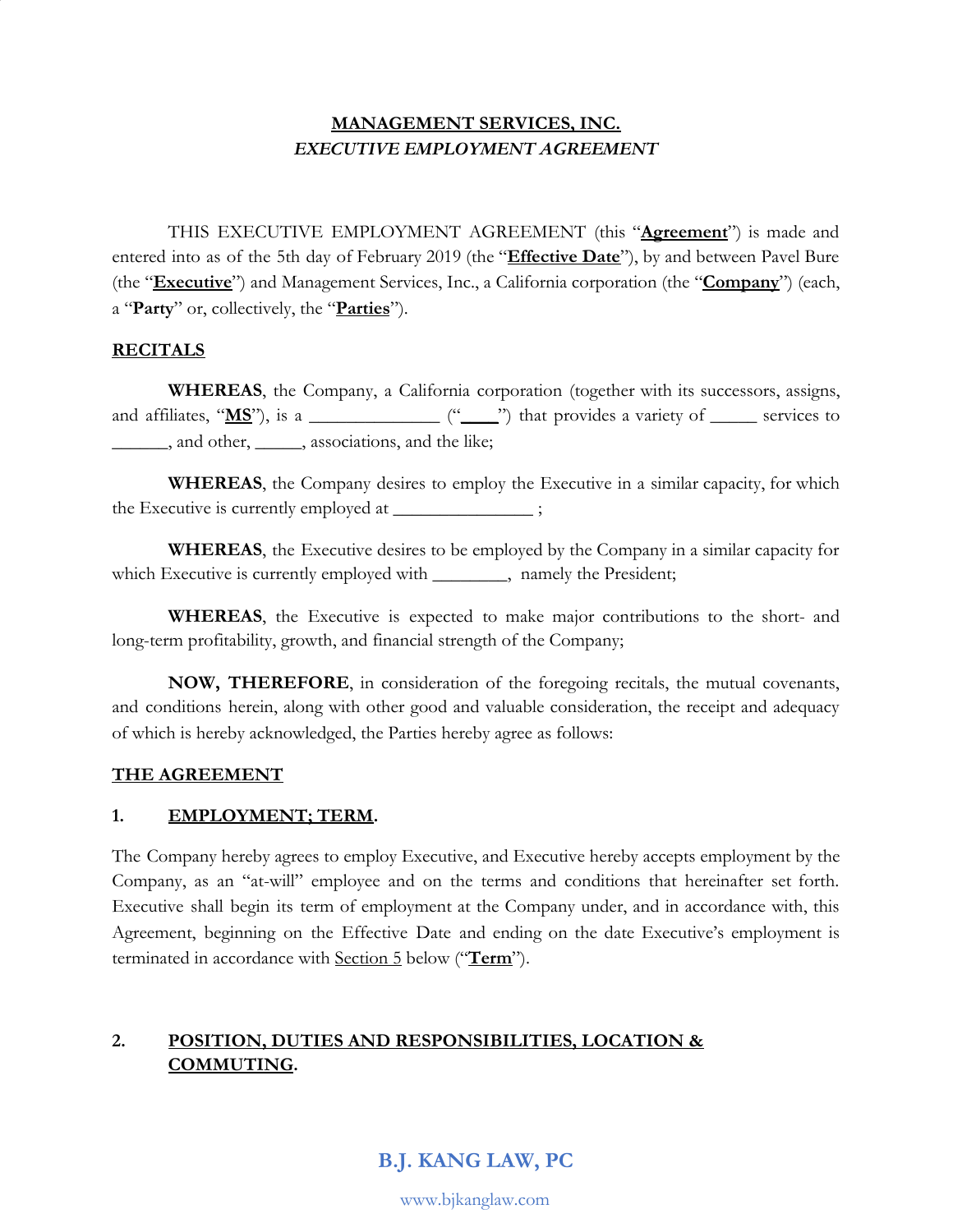2.1 Position and Duties. Throughout the Term, the Company shall employ Executive as its President ("**President**") and Executive shall report directly to the Company's CEO and Board of Managers (the "**Board**"). Executive shall serve the Company, its subsidiaries, and affiliates faithfully, and to the best of the Executive's ability, and shall devote the Executive's full business time, energy, experience, and talents to the business of the Company. Executive, in general, shall have such duties, responsibilities, and authority as are commensurate, and consistent, with: (a) the positions of President of a \_\_\_\_\_; and (b) as may be assigned to her, from time-to-time, by the Company's Board and the CEO.

Executive shall assure the Company's successful provision of the following categories of typical \_\_\_\_\_\_ services ("**Services**") to Company clients, as applicable: (a) administrative, operational, and financial; (b) personnel; (c) education; (d) coding, billing, and collection; (e) office space; (f) equipment; (g) information technology; (h) compliance; (i) credentialing; (j) group purchasing; (k) managed care; and (l) strategic planning. Executive shall oversee the day-to-day operations of the Company and, on an ongoing basis, continuously provide day-to-day supervision over all of the Company's employees

Executive shall also exhibit leadership qualities at the Company; ensure a positive, productive, and profitable Company culture; hire and retain qualified staff needed to successfully operate the Company; implement any and all policies and procedures, as needed; safeguard all personal identifiable information ("**PII**") collected by Company; ensure Company and client compliance with all Federal, State, and \_\_\_\_\_\_\_ regulations; continue developing beneficial relationships with outside organizations, prospective Company clients, and the medical community in general; deliver strong financial performance through Executive's Term; and perform such other duties and responsibilities that are commensurate with Executive's position as President and that may be specifically delegated to Executive, from time-to-time, by the Board or Company officer.

2.2 Compliance with Company Policies. Executive shall be subject to the Bylaws, policies, practices, procedures and rules of the Company, including any policies and procedures set forth in any Company internal documents, such as a Company Code of Conduct & Ethics, or other similar written policy. Executive's violation of the terms of such documents shall be considered a breach of the terms of this Agreement.

2.3 Location of Employment. Executive's principal office, and principal place of employment, shall be at the Company's offices in Humboldt County, CA; provided that Executive may be required under business circumstances to travel outside of such location in connection with performing her duties under this Agreement.

#### **3. COMPENSATION.**

# **B.J. KANG LAW, PC** www.bjkanglaw.com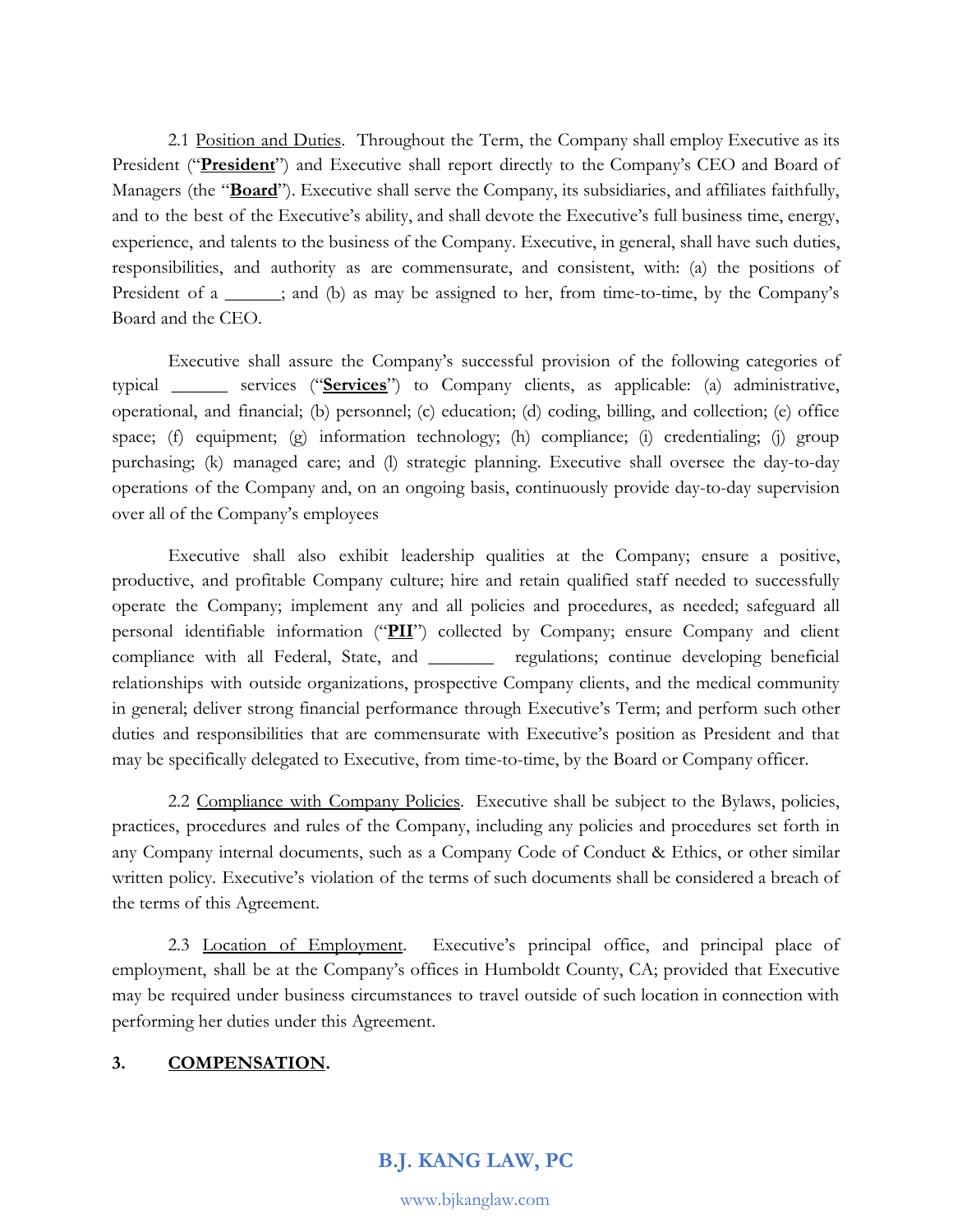3.1 Base Salary. During the Term, the Company shall pay to Executive an annual salary of Four Hundred Thousand Dollars (\$400,000.00) ("**Base Salary**"). Executive's Base Salary shall be paid in substantially equal installments, and at the same intervals as the salaries of other executives of the Company are paid, subject to and in accordance with the Company's regular payroll payment practices, as in effect from time-to-time.

#### 3.2 Annual Cash Bonus.

(a) During the Term, Executive shall be eligible to receive an annual cash bonus ("**Annual Bonus**"), on terms and conditions as determined by the Board and/or a Board Compensation Committee ("**Committee**"), specifically relating to increases in Company revenue from the Gotham City Hospital Project ("**Gotham Hospital**").

(b) Any Annual Bonus earned shall be payable in cash, or cash equivalent, in the year following the year in which the bonus is earned; the Annual Bonus shall be subject to Company's normal payroll and compensation practices.

(c) Executive agrees to repay, to the Company, any Annual Bonus previously paid, or otherwise made available to Executive, which is subject to recovery under any applicable law, rule, regulation, or internal policy of the Company where the amount of such Annual Bonus paid was in excess of what should have been paid, or made available, because the determination of the amount due was based, in whole or in part, on materially inaccurate financial information of the Company and/or Gotham Hospital ("**Excess Annual Bonus**"). Executive hereby agrees to return or repay, promptly, any such incorrect amount of the Excess Annual Bonus that is identified by the Company. If Executive fails to promptly return or repay the specified amount of the Excess Annual Bonus, then Executive agrees that the amount of such Excess Annual Bonus may be deducted, by the Company, from any and all other compensation, including Base Salary, owed to Executive. The provisions of this Section 3.2(c) shall be modified to the extent, and remain in effect for the period, required by applicable laws, rules, or regulations.

#### **4. EMPLOYEE BENEFITS; PREREQUISITES.**

4.1 Benefits. Executive shall be entitled to participate in such health, group insurance, welfare, pension, and other employee benefit plans, programs, and arrangements as are made generally available from time to time to other employees of the Company, subject to Executive's satisfaction of all applicable eligibility conditions of such plans, programs, and arrangements. Nothing herein shall be construed to limit the Company's ability to amend or terminate any employee benefit plan or program in its sole discretion.

# **B.J. KANG LAW, PC**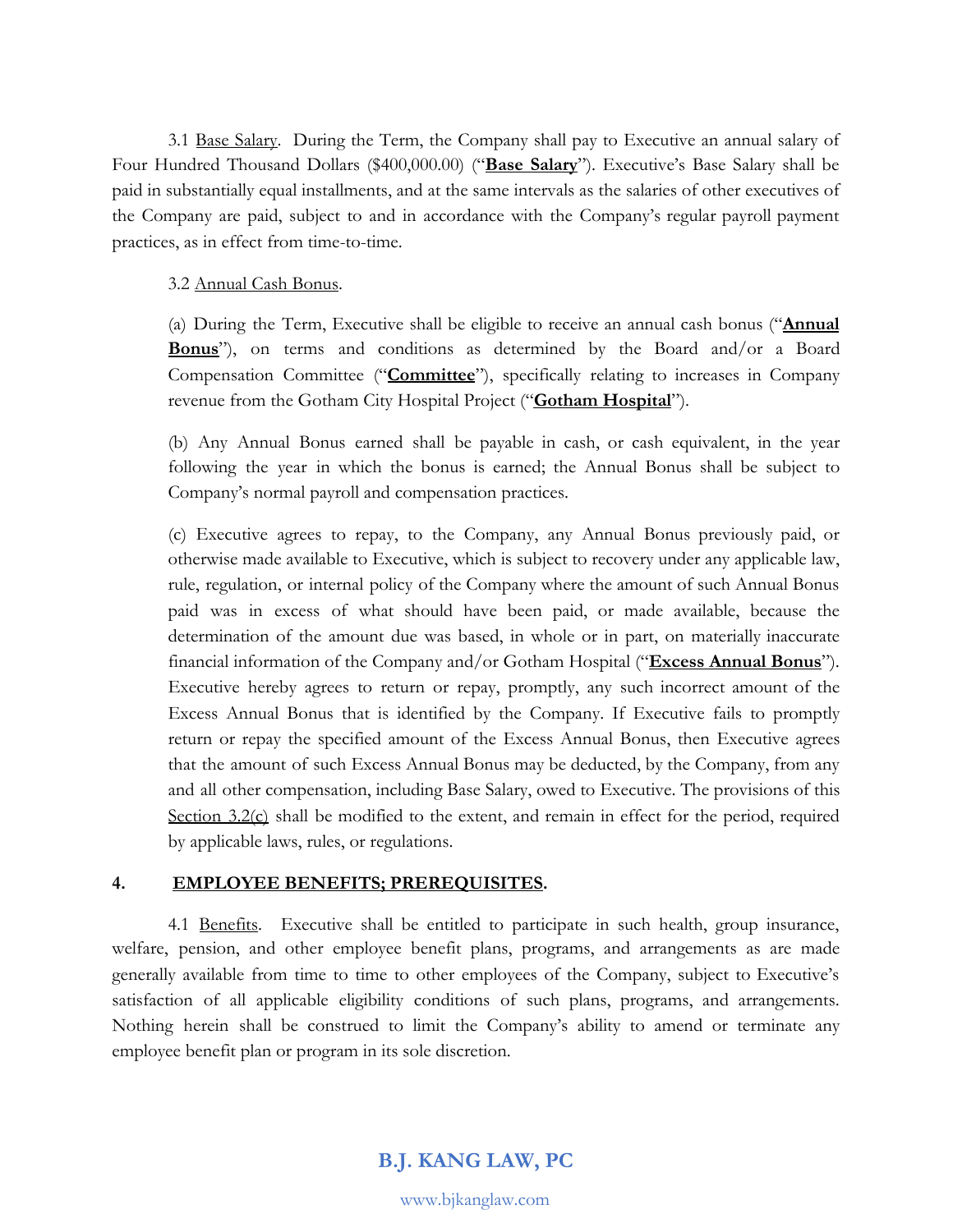Nothing in this Section 4.1, or any other Article or Section of this Agreement, shall be construed to limit the Company's ability to amend or terminate any employee benefit plan or program, in the Company's sole discretion.

4.2 Fringe Benefits, Perquisites, and Paid Time Off. During the Term, Executive shall be entitled to participate in all fringe benefits and perquisites made available to all employees subject to Executive's satisfaction of all applicable eligibility conditions to receive such fringe benefits and perquisites. In addition, Executive shall be eligible for twenty-five (25) days of paid time off ("**PTO**"), per calendar year, in accordance with the vacation and PTO policy, inclusive of vacation days and sick days and excluding standard paid Company holidays, in the same manner as PTO days for employees of the Company generally accrue.

4.3 Reimbursement of Expenses. The Company shall reimburse Executive for all reasonable pre-approved business and travel expenses incurred in the performance of her job duties, promptly upon presentation of appropriate supporting documentation and otherwise in accordance with, and subject to, any expense reimbursement policy of the Company.

#### **5. TERMINATION; CHANGE-IN-CONTROL.**

5.1 General. The Company may terminate Executive's employment for any reason or no reason and Executive may terminate her employment with the Company for Good Cause only, in either case subject only to the terms of this Agreement. For purposes of this Agreement, the following terms have the following meanings:

(a) "**Accrued Benefits**" shall mean: (i) accrued but unpaid Base Salary through the Termination Date (defined in Section  $5.1(d)$ ), payable within thirty (30) days following the Termination Date; (ii) reimbursement for any unreimbursed pre-approved reasonable business expenses incurred through the Termination Date, payable within thirty (30) days following the Termination Date; (iii) accrued but unused PTO days; and (iv) all other payments, benefits, or fringe benefits to which Executive shall be entitled as of the Termination Date under the terms of any applicable compensation arrangement or benefit, equity, or fringe benefit plan or program or grant.

(b) "**Cause**" shall mean: (i) a breach by Executive of her fiduciary duties to the Company; (ii) Executive's breach of this Agreement, which, if curable, remains uncured or continues after ten (10) days' notice by the Company thereof; (iii) the commission of (A) any crime constituting a felony in the jurisdiction in which committed, (B) any crime involving moral turpitude (whether or not a felony), or (C) any other criminal act involving embezzlement, misappropriation of money, fraud, theft, or bribery (whether or not a felony); (iv) illegal or controlled substance abuse or insobriety by Executive; (v) Executive's material negligence or dereliction in the performance of, or failure to perform Executive's duties of employment

## **B.J. KANG LAW, PC**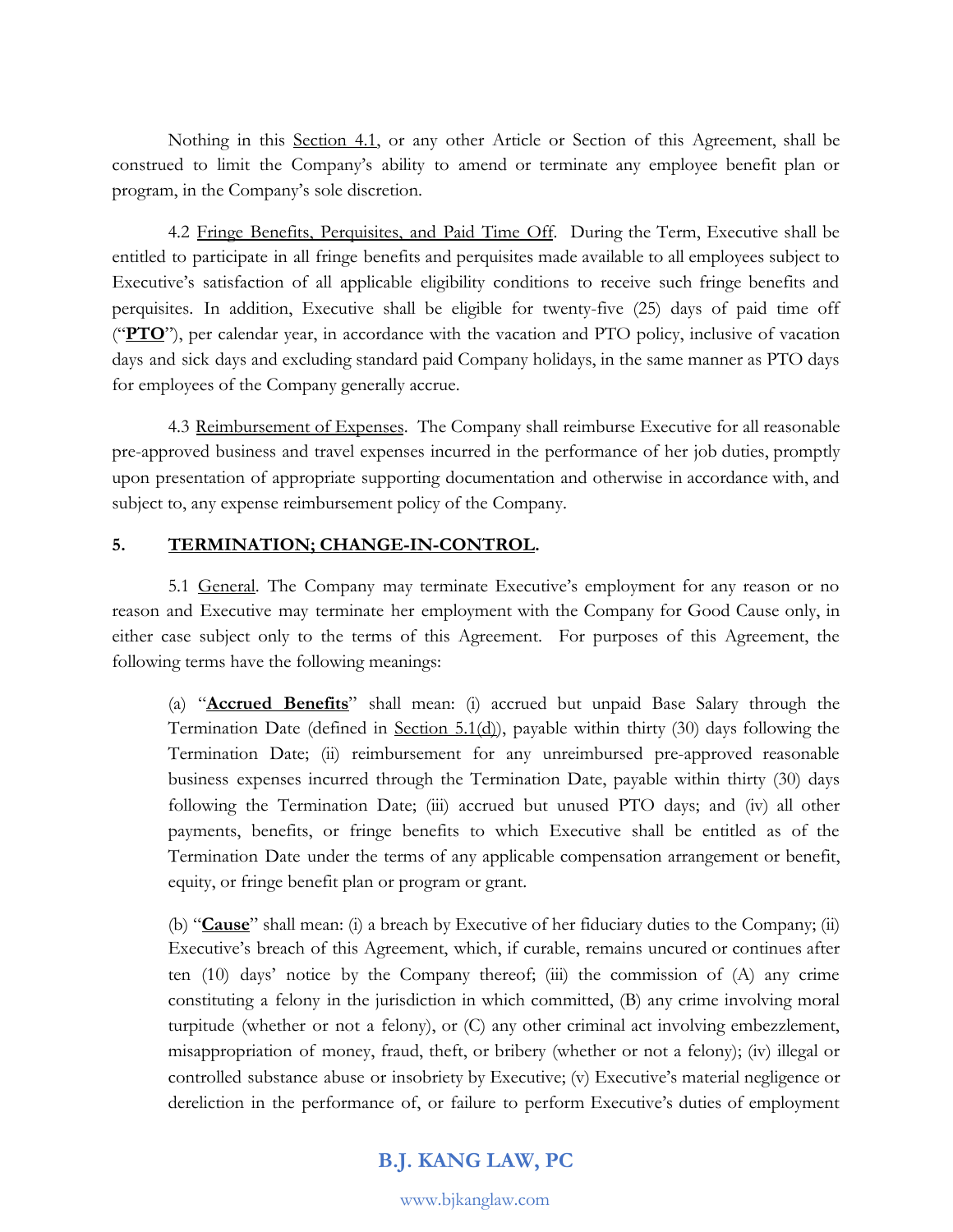with the Company, which remains uncured or continues after ten (10) days' notice by the Company thereof; (vi) Executive's refusal or failure to carry out a lawful directive of the Company or any member of the Board or any of their respective designees, which directive is consistent with the scope and nature of Executive's responsibilities; or (vii) any conduct, action or behavior by Executive that is, or is reasonably expected to be, materially damaging to the Company, whether to the business interests, finance or reputation. In addition, Executive's employment shall be deemed to have terminated for Cause if, on the date Executive's employment terminates, facts and circumstances exist that would have justified a termination for Cause, even if such facts and circumstances are discovered after such termination.

(c) "**Good Reason**" shall mean a material breach by the Company of its obligations under this Agreement, upon which Executive notifies the Board in writing of such material breach within thirty (30) days of such occurrence and such material breach shall have not been cured within thirty (30) days after the Board's receipt of written notice thereof from Executive.

(d) "**Termination Date**" shall mean the date on which Executive's employment hereunder terminates in accordance with this Agreement.

5.2 Termination Without Cause or Termination by Executive for Good Reason. In the event that Executive's employment hereunder is terminated by the Company without Cause or by Executive for Good Reason, Executive shall be entitled to receive the Accrued Benefits. In addition, commencing on the first  $(1<sup>st</sup>)$  payroll date following the date that is sixty  $(60)$  days following the Termination Date, the Company shall continue to pay Executive her Base Salary, in accordance with customary payroll practices and subject to applicable withholding and payroll taxes (the "**Severance Payments**"), for four (4) months (the "**Severance Period**"); provided, however, that the Severance Payments shall be conditioned upon the execution, non-revocation, and delivery of a general release of claims by Executive, in a form reasonably satisfactory to the Company, within sixty (60) days following the Termination Date. In the event that Executive fails to timely execute and deliver such a release, the Company shall have no obligation to pay Severance Payments under this Agreement.

5.3 All Other Terminations. In the event that Executive's employment hereunder is terminated by the Company for Cause or due to Executive's death or disability, Executive shall be entitled to receive the Accrued Benefits.

5.4 Return of Company Property. Upon termination of Executive's employment for any reason, or under any circumstances, Executive shall promptly return any and all of the property of the Company and any affiliates (including, without limitation, all computers, keys, credit cards, identification tags, documents, data, confidential information, work product, and other proprietary materials), and other materials.

## **B.J. KANG LAW, PC**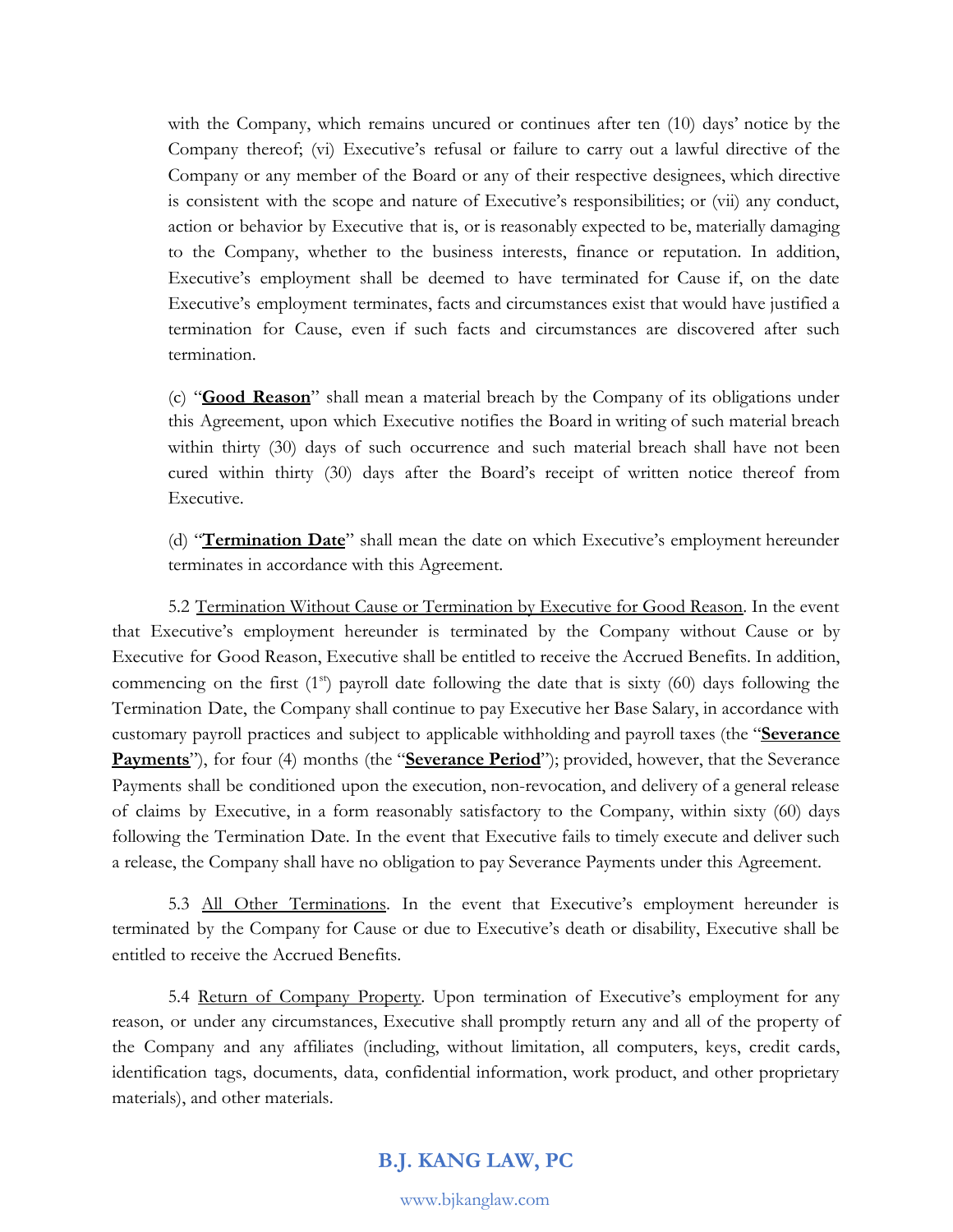5.5 Post-Termination Cooperation. Executive agrees and covenants that, following the Term, she shall, to the extent requested by the Company, cooperate in good faith with the Company to assist the Company in the pursuit or defense of (except if Executive is adverse with respect to) any claim, administrative charge, or cause of action by or against the Company as to which Executive, by virtue of her employment with the Company or any other position that Executive holds that is affiliated with or was held at the request of the Company, has relevant knowledge or information, including by acting as the Company's representative in any such proceeding and, without the necessity of a subpoena, providing truthful testimony in any jurisdiction or forum. The Company shall reimburse Executive for her reasonable out-of-pocket expenses incurred in compliance with this Section 5.5.

5.6 Post-Termination Non-Assistance. Executive agrees and covenants that, following the Term, Executive shall not voluntarily assist, support, or cooperate with, directly or indirectly, any person or entity alleging or pursuing or defending against any claim, administrative charge, or cause or action against or by the Company, including by providing testimony or other information or documents, except under compulsion of law. Should Executive be compelled to testify, nothing in this Agreement is intended or shall prohibit Executive from providing complete and truthful testimony. Nothing in this Agreement shall in any way prevent Executive from cooperating with any investigation by any federal, state, or local governmental agency.

#### **6. TAX MATTERS.**

6.1 Withholding. The Company shall withhold all applicable federal, state, and local taxes, social security and workers' compensation contributions and other amounts, as may be required by law, with respect to any compensation payable to Executive pursuant to this Agreement.

6.2 Section 409A. Executive may defer any payment to which Executive is entitled under this Agreement pursuant to the Internal Revenue Code ("**Code**") Section 409A ("**§409A**") to the maximum extent permitted under §409A. However, if any such amounts are considered to be "nonqualified deferred compensation" subject to §409A, such amounts shall be paid and provided in a manner that, and at such time and in such form as, complies with the applicable requirements of §409A to avoid the unfavorable tax consequences, as provided for therein, for non-compliance. No Party shall intentionally take any action to accelerate or delay the payment of any amounts, in any manner, which would not be in compliance with §409A without the consent of the other Party. For purposes of this Agreement, all rights to payments shall be treated as rights to receive a series of separate payments to the fullest extent allowed by §409A. To the extent that some portion of the payments provided for under this Agreement may be bifurcated and treated as exempt from §409A under the "short-term deferral" or "separation pay" exemptions, then such amounts may be so treated as exempt from §409A.

## **B.J. KANG LAW, PC**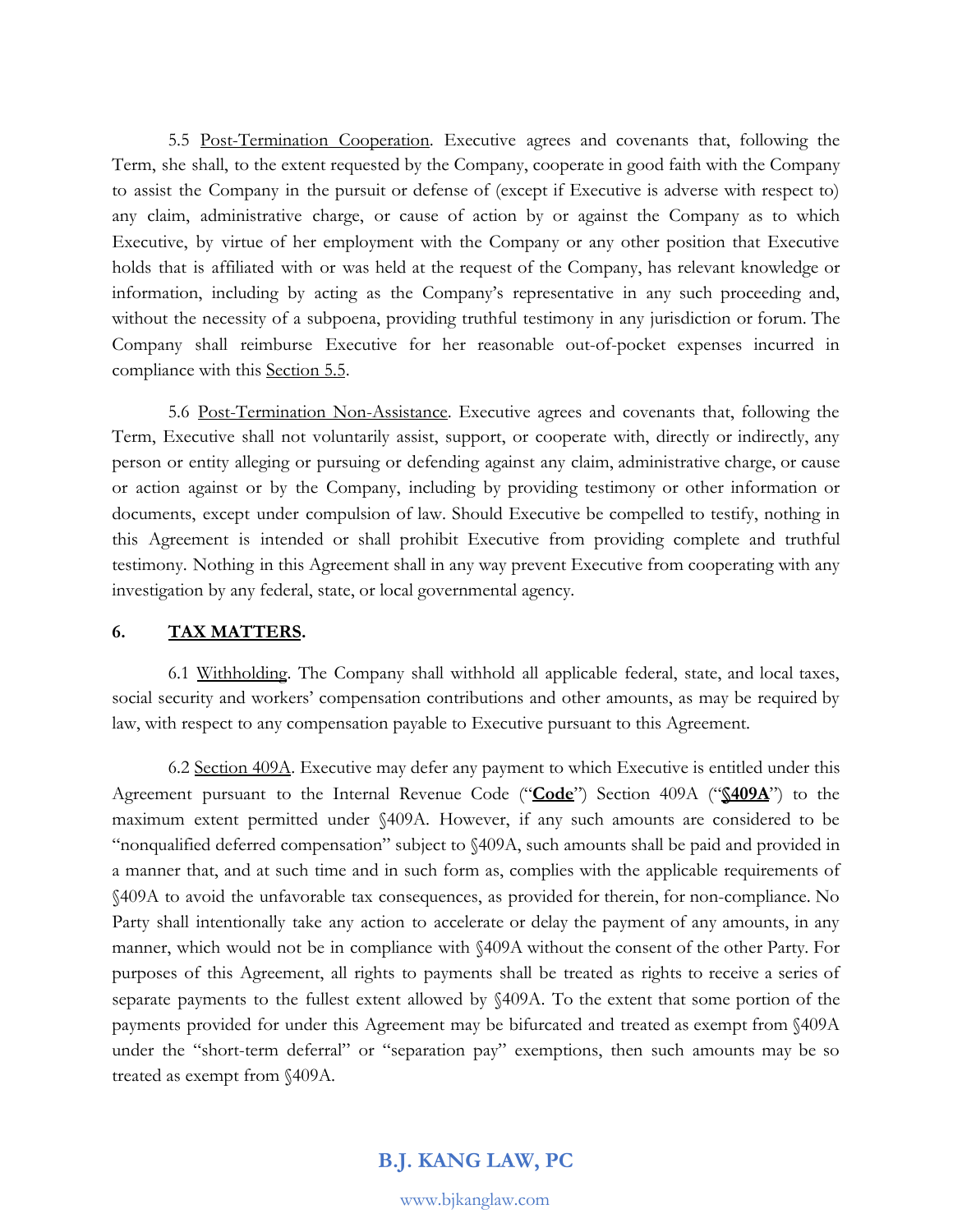## **7. NON-COMPETITION; NON-SOLICITATION. 1**

7.1 Non-Competition. Beginning on the Effective Date of this Agreement and lasting through the date that is two (2) years following the Termination Date (the "**Restricted Period**"), Executive will not, and will cause her affiliates not to, directly or indirectly, through or in association with any third-party, in any territory which the Company operates as of the time Executive is no longer employed by, consulting for, serving as a board member of, or no longer otherwise works for, the Company, (i) engage in, market, sell, or provide any services or products which are related to medical management, medical practice, medical insurance, or any other same, or similar to, or otherwise competitive with, services and products provided or sold by the Company throughout Executive's Term, or (ii) own, acquire, or control any interest, financial or otherwise, in a third-party or business or manage, participate in, consult with, render services for, or otherwise, any business, that in each case is engaged in providing or selling the same, similar, or otherwise competitive services or products which the Company is providing or selling, other than ownership of one percent (1%) or less of the equity of a publicly traded company.

7.2 Non-Solicitation. During the Restricted Period, as first defined in Section 7.1 above, the Executive shall not, and will cause her affiliates not to, directly or indirectly, through or in association with any third-party:

(a)(i) call on, solicit, or service, engage, or contract with, or take any action which may interfere with, impair, subvert, disrupt, or alter the relationship, contractual or otherwise, between the Company and any current or prospective customer, service provider, group, supplier, distributor, developer, licensor, or licensee, or other material business relation of the Company, (ii) divert or take away the business or patronage (with respect to services or products of the kind or type provided, developed, produced, marketed, furnished, or sold by the Company) of any of the clients, customers, or accounts, or prospective clients, customers, or accounts, of the Company, or (iii) attempt to do any of the foregoing, either for Executive's own purposes or for any other third-party; and

(b)(i) solicit, induce, recruit, or encourage any employees or independent contractors of, or consultants to, the Company to terminate their relationship with the Company, or take away or hire such employees, independent contractors, or consultants or (ii) attempt to do any of the foregoing, either for Executive's own purposes or for any other third-party.

## **8. NONDISCLOSURE; NON-USE OF CONFIDENTIAL INFORMATION. 2**

8.1 Executive acknowledges that: (i) the Confidential Information (as defined, below, in Section 8.3) is a valuable, special, and unique asset of the Company, the unauthorized disclosure or use of which could cause substantial injury and loss of profits and goodwill to the Company; (ii) Executive is in a position of trust and subject to a duty of loyalty to the Company, and (iii) by reason

# **B.J. KANG LAW, PC**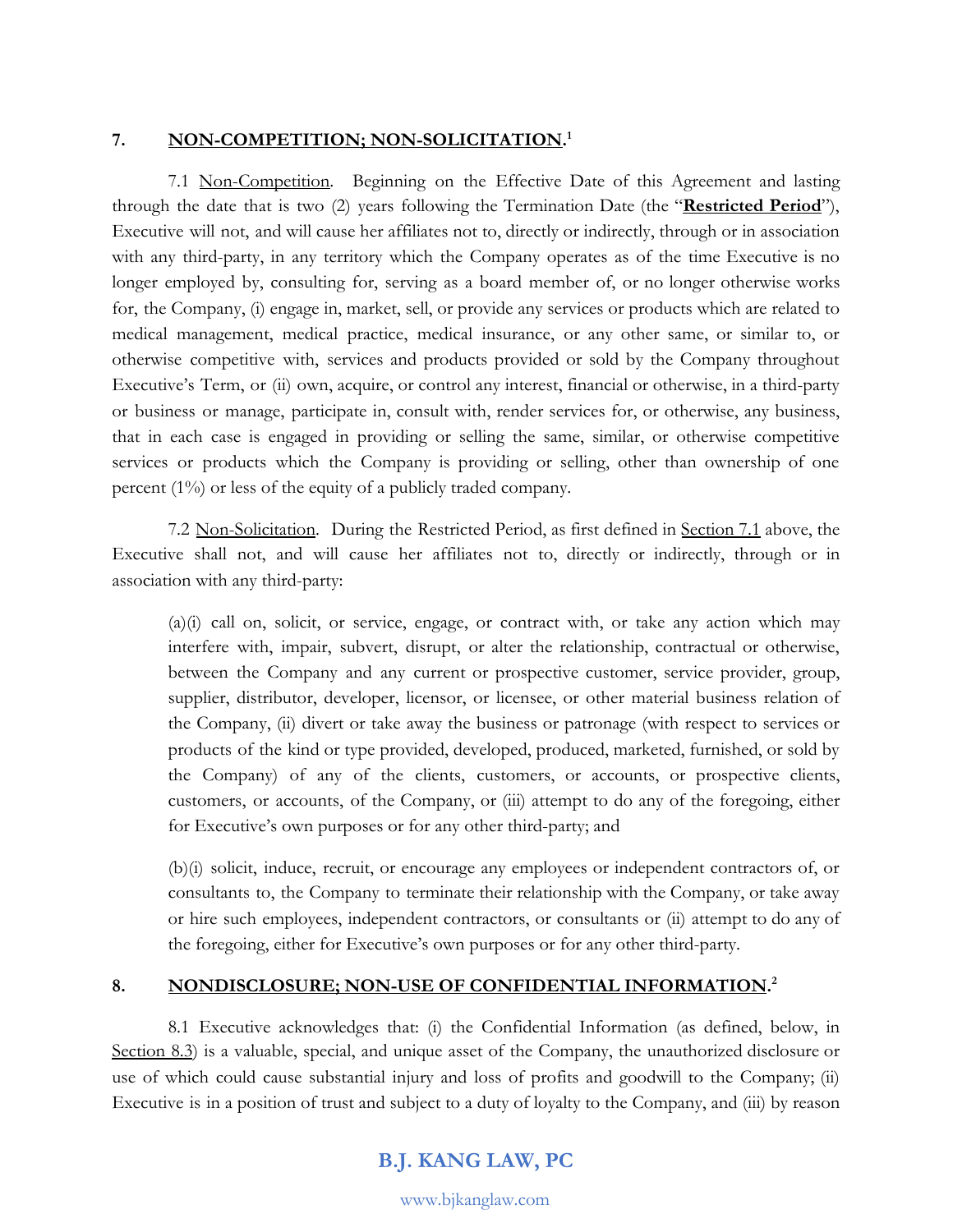of her employment and service to the Company, Executive will have access to the Confidential Information. Executive, therefore, acknowledges that it is in the Company's legitimate business interest to restrict Executive's disclosure or use of Confidential Information for any purpose other than in connection with Executive's performance of Executive's duties for the Company, and to limit any potential misappropriation of such Confidential Information by Executive.

8.2 Executive will not disclose or use at any time, either during the Term or thereafter, any Confidential Information (as defined, below, in Section 8.3) of which Executive is or becomes aware, whether or not such information is developed by her, except to the extent that such disclosure or use is directly related to and required by Executive's performance in good faith of duties assigned to Executive by the Company or has been expressly authorized by the Board; provided, however, that this sentence shall not be deemed to prohibit Executive from complying with any subpoena, order, judgment, or decree of a court or governmental or regulatory agency of competent jurisdiction (an "**Order**"); provided, further, however, that (i) Executive agrees to provide the Company with prompt and immediate written notice of any such Order and to assist the Company, at the Company's expense, in asserting any legal challenges to or appeals of such Order that the Company in its sole discretion pursues, and (ii) in complying with any such Order, Executive shall limit her disclosure only to the Confidential Information that is expressly required to be disclosed by such Order. Executive will take all appropriate steps to safeguard Confidential Information and to protect it against disclosure, misuse, espionage, loss, and theft. Executive shall deliver to the Company at the Termination Date, or at any time the Company may request, all memoranda, notes, plans, records, reports, electronic information, files and software, and other documents and data (and copies thereof) relating to the Confidential Information or the Work Product (as defined, below, in Section 9.1) of the business of the Company which Executive may then possess or have under her control.

8.3 As used in this Agreement, the term "**Confidential Information**" means information that is not generally known to the public (including the existence and content of this Agreement) and that is used, developed, or obtained by the Company in connection with its business, including, but not limited to, information, observations, and data obtained by Executive while employed by the Company or any predecessors thereof (including those obtained prior to the date of this Agreement) concerning (i) the business or affairs of the Company (or such predecessors), (ii) products or services, (iii) fees, costs and pricing structures, (iv) designs, (v) analyses, (vi) drawings, photographs and reports, (vii) computer software and hardware, including operating systems, applications and program listings, (viii) flow charts, manuals and documentation, (ix) databases and data, (x) accounting and business methods, (xi) inventions, devices, new developments, methods, and processes, whether patentable or unpatentable and whether or not reduced to practice, (xii) customers and clients (and all information with respect to such persons) and customer or client lists, (xiii) suppliers (and all information with respect to such persons) or supplier lists, (xiv) other copyrightable works, (xv) all production methods, processes, technology, and trade secrets, and (xvi)

## **B.J. KANG LAW, PC**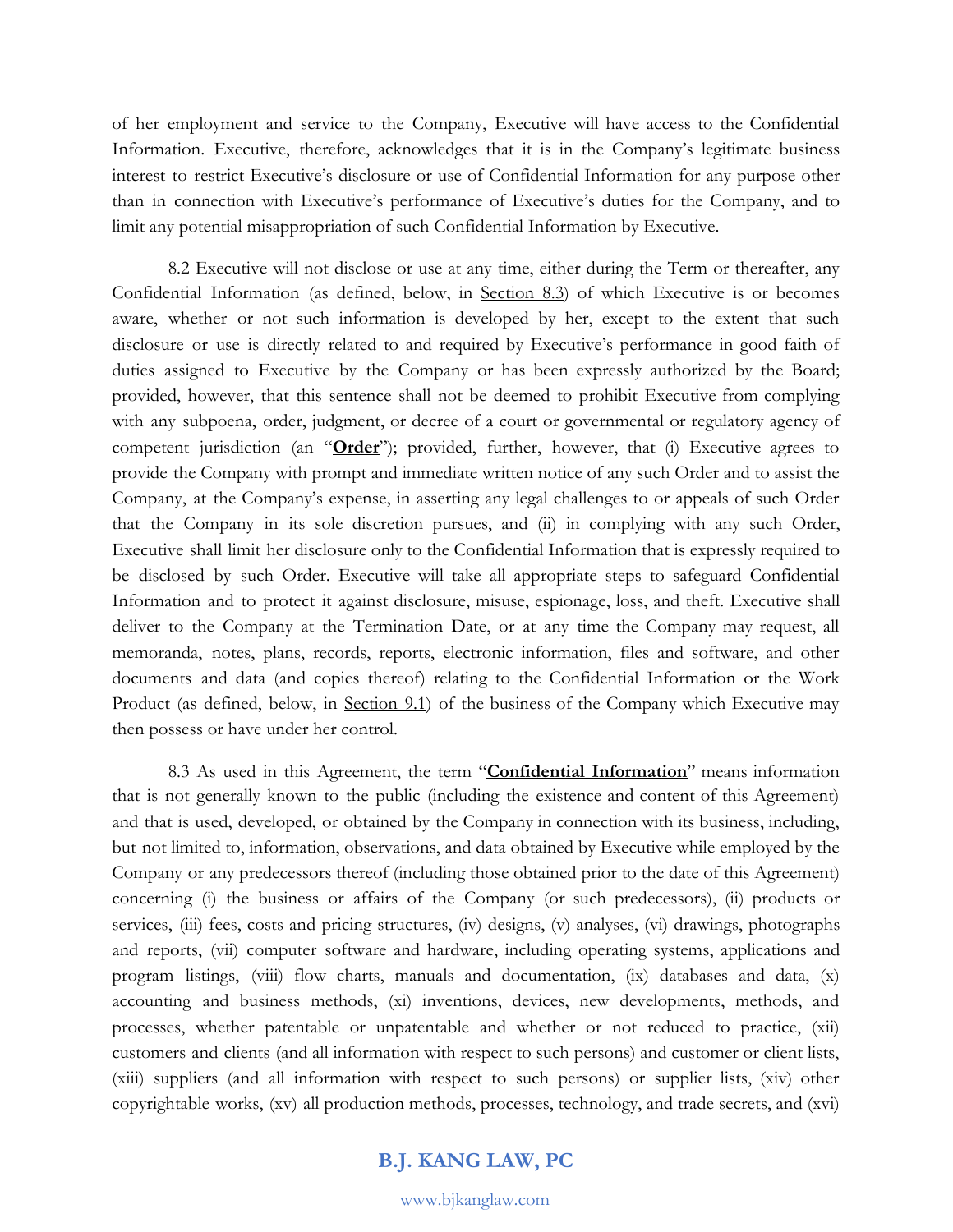all similar and related information in whatever form. Confidential Information, however, shall not include any information that has been published in a form generally available to the public prior to the date Executive proposes to disclose, or use, such information. Confidential Information will not be deemed to have been published merely because individual portions of the information have been separately published, but only if all material features comprising such information have been published in combination.

### **9. PROPERTY; INVENTIONS & PATENTS. 3**

9.1 Property. Executive agrees, throughout the Term and the Restricted Period, that all work products, and work in progress, which is created by Executive, shall without exception, but to the fullest extent permitted by Federal and California law, constitute work for hire and shall be property of the Company. Any and all documents, records, computer systems, programs, technologies, models, forms, instructions, strategies, methods, analyses, reports, trade names, logos, trademarks, and service marks, regardless if patentable or unpatentable, which relate to the Company's actual or anticipated business, research and development, or existing or future services, and which are conceived, developed, or made by Executive, regardless of when and with whom, while employed by the Company, and for the Restricted Period, belong in all instances to the Company (collectively, the "**Work Product**"). Executive shall always promptly disclose any Work Product to the Company and, as necessary, perform all actions reasonably requested by the Company to establish and confirm the Company's sole ownership of such Work Product. Executive hereby agrees that to the extent any Work Product is not works for hire, then such Work Product, and Executive's right, title, and interest in the Work Product, including every priority right, is hereby assigned to the Company.

9.2 Cooperation. Executive shall, during the Term and at any time thereafter, assist and cooperate fully with the Company in obtaining for the Company the grant of letters patent, copyrights, and any other intellectual property rights relating to the Work Product in the United States and/or such other countries as the Company may designate. With respect to the Work Product, Executive shall, during the Term and at any time thereafter, execute all applications, statements, instruments of transfer, assignment, conveyance or confirmation, or other documents, furnish all such information to the Company and take all such other appropriate lawful actions as the Company requests that are necessary to establish the Company's ownership of such Work Product. Executive will not assert or make a claim of ownership of any Work Product, and Executive will not file any applications for patents or copyright or trademark registration relating to any Work Product.

9.3 No Designation as Inventor; Waiver of Moral Rights. Executive agrees that the Company shall not be required to designate Executive as the inventor or author of any Work Product. Executive hereby irrevocably and unconditionally waives and releases, to the extent

# **B.J. KANG LAW, PC**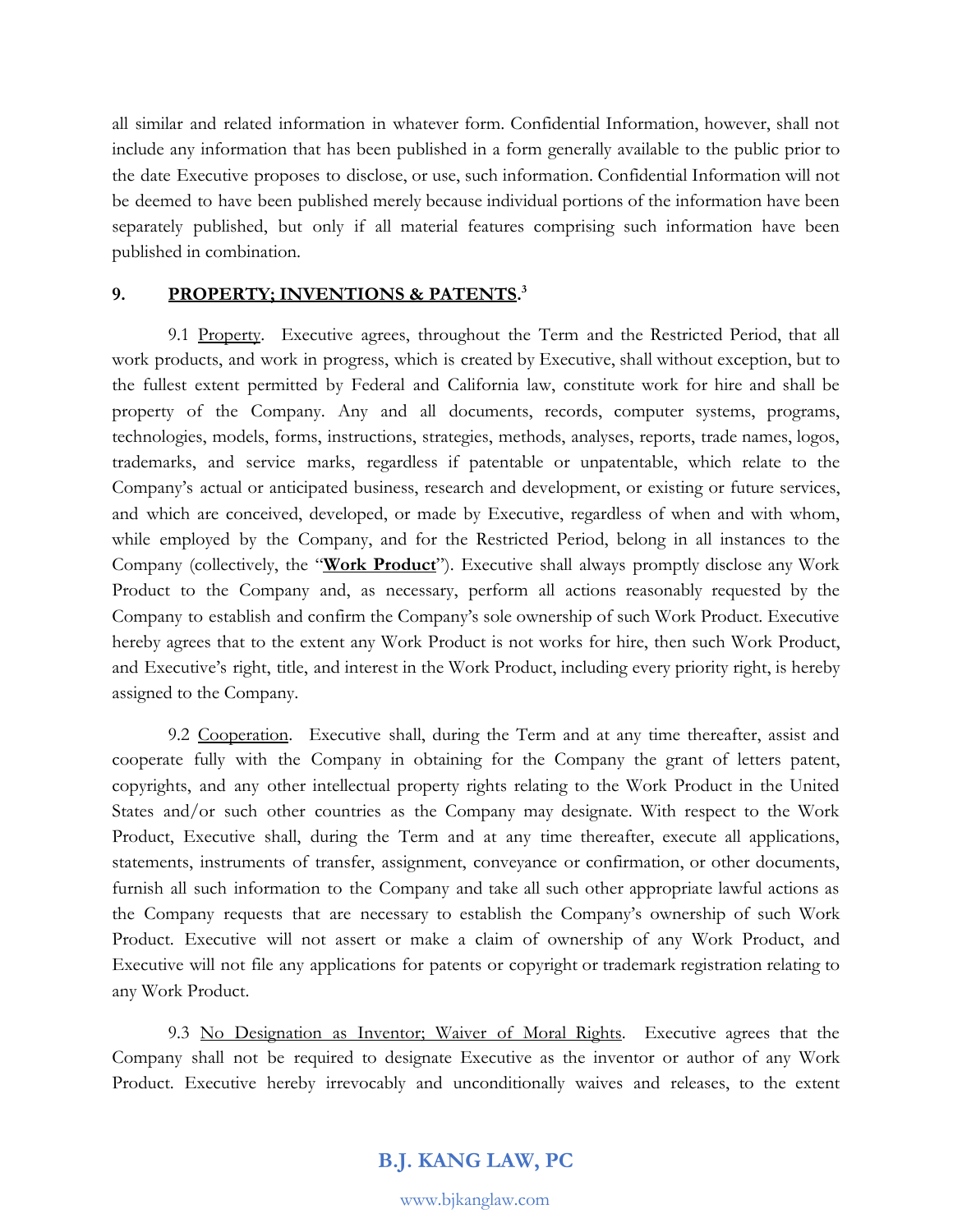permitted by applicable law, all of Executive's rights to such designation and any rights concerning future modifications to any Work Product. To the extent permitted by applicable law, Executive hereby waives all claims to moral rights in and to any Work Product.

9.4 Attorney-in-Fact. Executive hereby irrevocably designates and appoints the Company and its duly authorized officers and agents as Executive's agent and attorney-in-fact, to act for and on Executive's behalf to execute and file any such applications and to do all other lawfully permitted acts to further the prosecution and issuance of patents, copyright, trademark, and mask work registrations with the same legal force and effect as if executed by Executive, if the Company is unable because of Executive's unavailability, dissolution, mental or physical incapacity, or for any other reason, to secure Executive's signature for the purpose of applying for or pursuing any application for any United States or foreign patents or mask work or copyright or trademark registrations covering the Work Product owned by the Company pursuant to this Section.

#### **10. COVENANT TO ENSURE COMPLIANCE.**

[Industry specific covenants may be added to this Section].

#### **11. NON-DISPARAGEMENT. 4**

Executive agrees that, during the Term and at any time thereafter, she will not make, or cause to be made, any statement, observation, or opinion, or communicate any information (whether oral or written), to any person other than a member of the Board, that disparages the Company or is likely in any way to harm the business or the reputation of the Company, or any of its former, present, or future managers, directors, officers, members, stockholders, or employees, unless the disclosure pertains to unlawful or potentially unlawful acts that occur or have occurred in the workplace.

## **12. ASSURANCES BY EXECUTIVE.**

Executive represents and warrants to the Company that she is free to enter into this Agreement and that Executive is able to perform all terms of, and under, this Agreement; Executive hereby represents and warrants, to the Company, that:

(a) Executive is under no obligation or commitment, whether contractual or otherwise, that is inconsistent with Executive's obligations and commitments under this Agreement;

(b) Executive has not entered into, and agrees that she will not enter into, any agreement, either written or oral, in conflict with any obligations, commitments, and/or terms in this Agreement; and

# **B.J. KANG LAW, PC**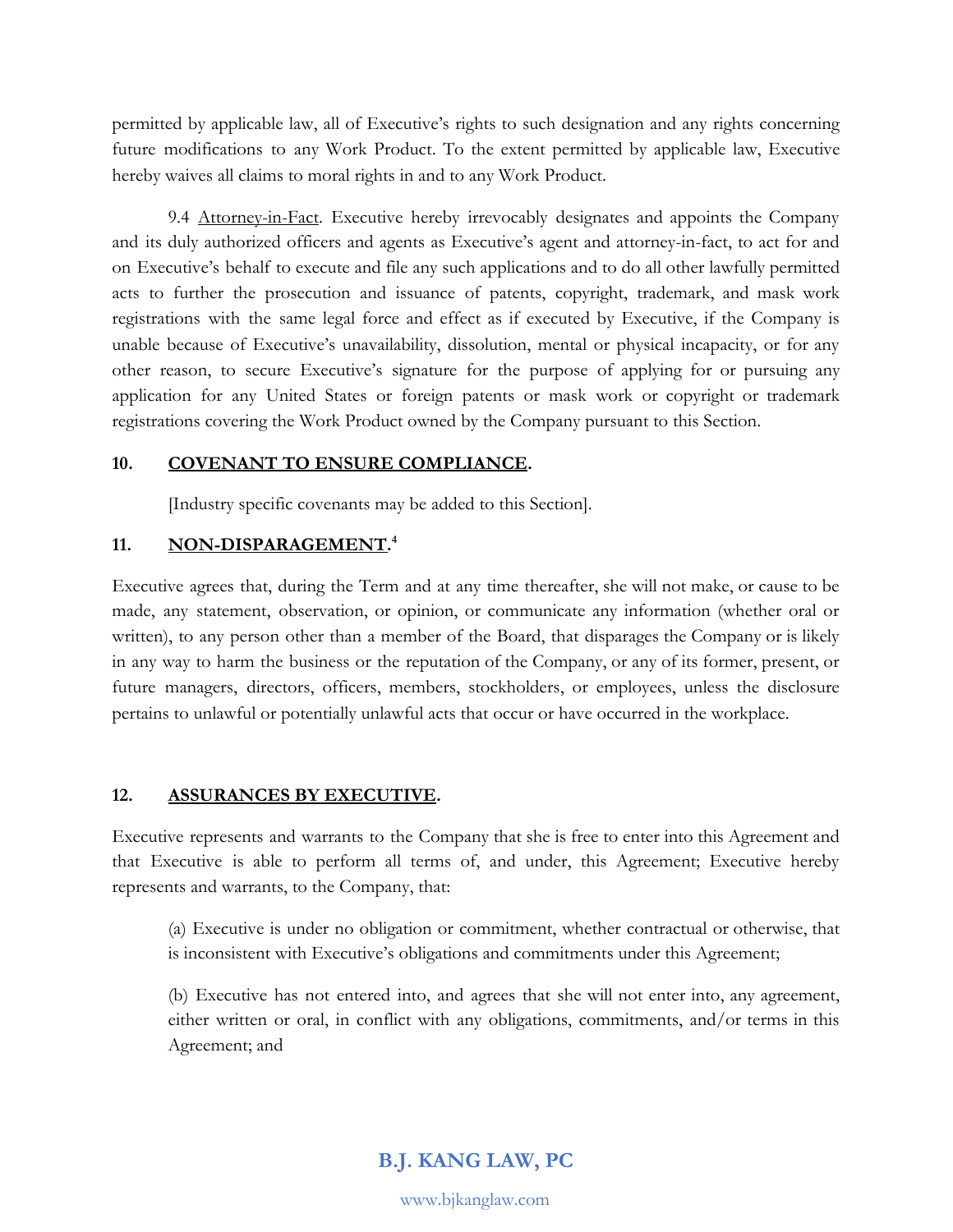(c) Executive will not bring to the Company, or use or disclose to any person or entity associated with the Company, any confidential or proprietary information belonging to any former employer, or other person and/or entity, with regards to Executive's obligation of confidentiality as fully described in Section 8.

### **13. TERMINATION/REPAYMENT OF SEVERANCE PAYMENT(S).**

In addition to the foregoing, and not in any way in limitation thereof, or in limitation of any right or remedy otherwise available to the Company, if Executive violates any provision of this Agreement, any obligation of the Company to pay Severance Payments shall be terminated and of no further force or effect, and Executive shall promptly repay to the Company any Severance Payments previously made to Executive, in each case, without limiting or affecting Executive's obligations under this Agreement the Company's other rights and remedies available at law or equity.

## **14. NOTICES.**

Any notice, request, demand, or other communication required, or permitted, hereunder shall be in writing and shall be deemed properly given when actually received or within seven (7) days of mailing by certified or registered mail, return receipt requested, postage prepaid, whichever first occurs,

| to Company at:   | <b>Management Services, Inc.</b><br>1234 Humboldt Rd., STE 10 |  |
|------------------|---------------------------------------------------------------|--|
|                  |                                                               |  |
|                  | Humboldt County, CA 90000                                     |  |
|                  | Email: admin@MS.com                                           |  |
|                  | With a copy to (such copy shall not constitute notice):       |  |
|                  | B.J. Kang Law, PC                                             |  |
|                  | 100 Daingerfield Road, Suite 101                              |  |
|                  | Alexandria, Virginia 22314                                    |  |
|                  | Email: admin@bjkanglaw.com                                    |  |
| to Executive at: | <b>Pavel Bure</b>                                             |  |
|                  | 13 Canuck Street                                              |  |
|                  | San Jose, CA 95134                                            |  |
|                  | Email: pavelbure@pavelbure.com                                |  |
|                  | With a copy to (such copy shall not constitute notice):       |  |
|                  | Jagr, Lemieux, and Francis                                    |  |
|                  | Attn: Jaromir Jagr                                            |  |

# **B.J. KANG LAW, PC**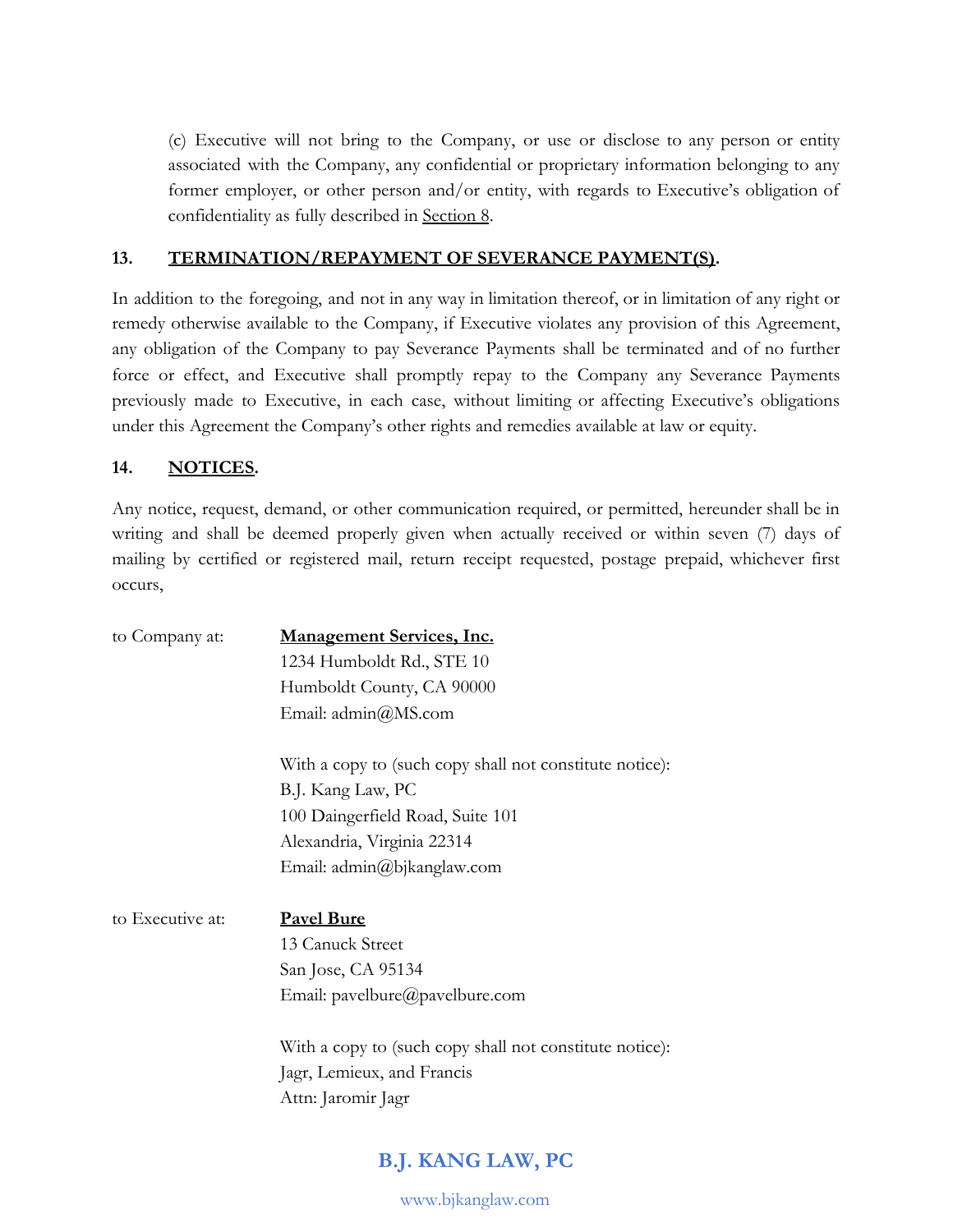21 Penguins St., Long Beach, CA 90802 Email: jagr@JLF.com

Either the Company or Executive may change its address for the purpose of this Agreement by giving notice to the other Party in accordance with this Section 8.

## **15. GOVERNING LAW; ARBITRATION. 5**

This Agreement shall be construed, performed, and enforced in accordance with, and thus governed by, the internal laws of the State of California, without giving effect to the principles of conflict laws thereof. In the event of any dispute, claim, or controversy arising out of, or relating to, this Agreement, including any claim based on contract, tort, or statute, or the breach, termination, enforcement, interpretation, or validity thereof, including the determination of the scope or applicability of this Agreement to arbitrate or be arbitrated ("**Dispute**"):

(a) then the Company and Executive shall first, over a period of no less than seven (7) days, engage in informal, and good faith, discussions and attempt to resolve the Dispute;

(b) if the Company and Executive are unable to resolve the Dispute in the manner described in Section 15(a), then the Dispute shall be determined by confidential, and binding, arbitration in Los Angeles, California before at least one (1), but no more than three (3), independent arbitrators. Such arbitration shall be administered by the American Arbitration Association ("**AAA**") Commercial Arbitration Rules and, accordingly, the judgment on any award pursuant to such arbitration may be entered in any court of competent jurisdiction;

(c) in any arbitration arising out of or related to this Agreement, as contemplated in Section 15(b), the AAA arbitrator(s) shall award to the prevailing Party, if any, the costs and attorneys' fees reasonably incurred by the prevailing Party in connection with the arbitration. If the arbitrator(s) determines a Party to be the prevailing Party under circumstances where the prevailing Party won on some, but not all of, the claims and counterclaims, the arbitrator(s) may award the prevailing Party an appropriate percentage of the costs and attorneys' fees reasonably incurred by the prevailing Party in connection with the arbitration of the Party's Disputes;

(d) the Parties, if applicable, shall maintain the confidential nature of any arbitration proceeding and award, except as may be necessary in connection with a judicial challenge to an award or its enforcement, or unless otherwise required by law or judicial decision; and

(e) notwithstanding anything contained herein this Section 15, or anywhere else in this Agreement, to the contrary, either Party shall be entitled to seek to obtain any provision remedy, including injunctive or similar relief, from any court of competent jurisdiction as may be necessary to protect that Party's rights and interests.

# **B.J. KANG LAW, PC**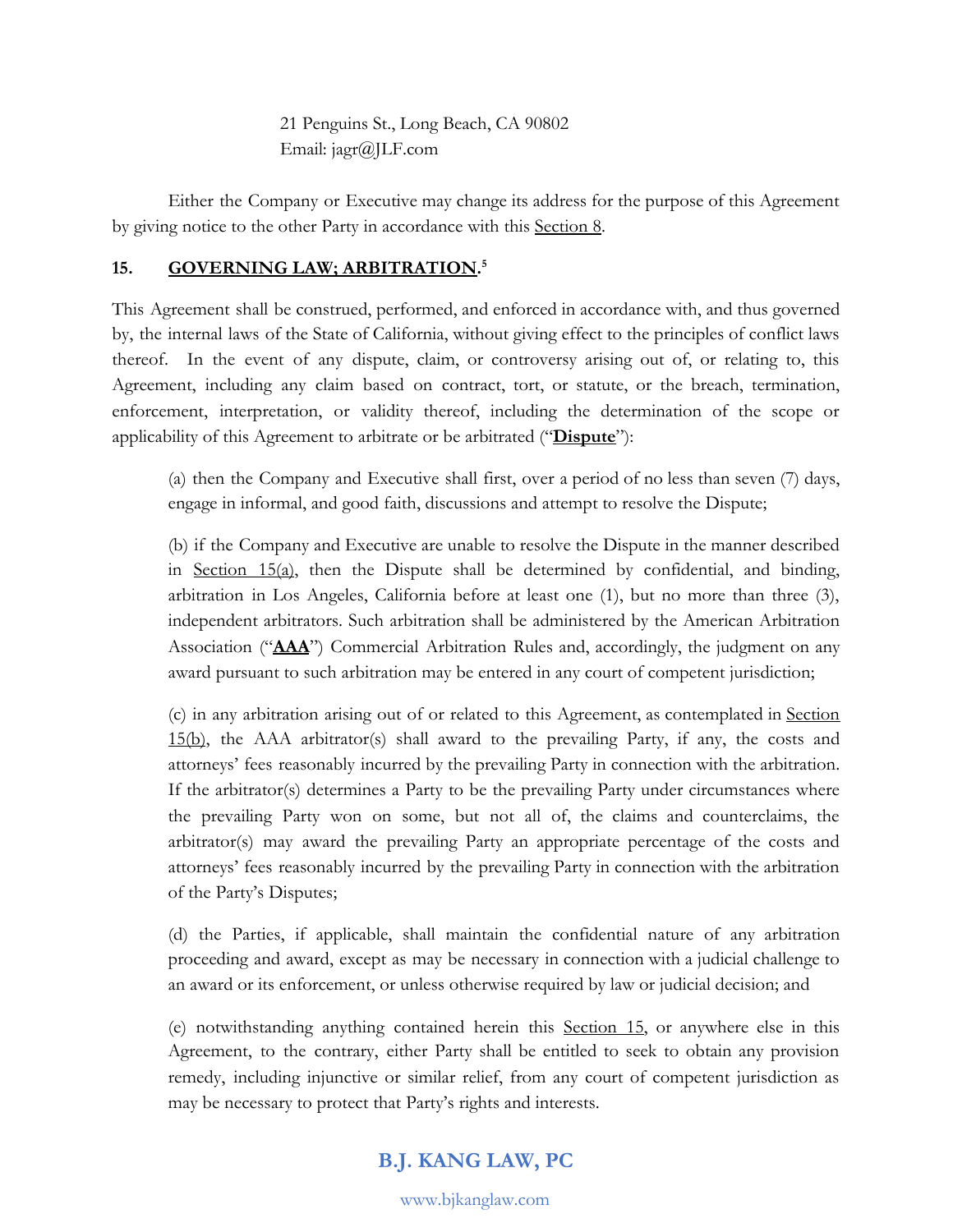## **16. AMENDMENTS; WAIVERS.**

This Agreement may not be modified, amended, or terminated except by an instrument in writing, which must be mutually signed by Executive and a duly-authorized representative of the Company who may not be Executive. Either of the Parties may waive compliance by the other Party with any provision(s) of this Agreement, that such other Party is obligated to comply with or perform, if the non-waiving Party specifies the other Party's ability to waive in a written instrument that is signed by both Parties; provided, however, that such waiver shall not operate as a waiver of, or estoppel with respect to, any other or subsequent failure. No failure to exercise and no delay in exercising any right, remedy, or power hereunder shall operate as a waiver thereof, nor shall any single or partial exercise of any right, remedy, or power hereunder preclude any other or further exercise thereof or the exercise of any other right, remedy, or power provided herein or by law or in equity. To be effective, such written waiver must specifically refer to the specific condition(s) or provision(s), in as much detail as possible, of this Agreement that are being waived.

## **17. INCONSISTENCIES.**

In the event of any inconsistency between any provision of this Agreement and any provision of any Company arrangement, the provisions of this Agreement shall control unless Executive and the Company otherwise agree that the other provision of any Company arrangement is to control in a writing that expressly refers to the provision of this Agreement that is being waived.

## **18. ASSIGNMENT.**

Executive hereby acknowledges that the services to be performed by her are unique and personal to Executive; Executive shall not, without the Company's prior written consent, assign or delegate any rights, obligations, or provision of services under this Agreement. To the fullest extent as permitted by law, the obligations of Executive, under this Agreements, shall be binding upon Executive's heirs, administrators, executors, assigns, and any other legal representative(s); furthermore, Executive hereby agrees that this Agreement shall be binding upon, and shall inure to the benefit of, and be enforceable by, the Company's successors and assigns.

## **19. VOLUNTARY EXECUTION; REPRESENTATIONS.**

Executive hereby warrants, represents, and acknowledges that Executive:

(a) has consulted with, or has had the opportunity to consult with, independent counsel of Executive's own choosing concerning this Agreement, and particularly any legal references and requirements such as OIG Safeharbors, Stark Law compliance, and the like, and has been advised to seek such independent counsel by the Company;

(b) has read and fully understands the terms, content, and effect of this Agreement;

# **B.J. KANG LAW, PC**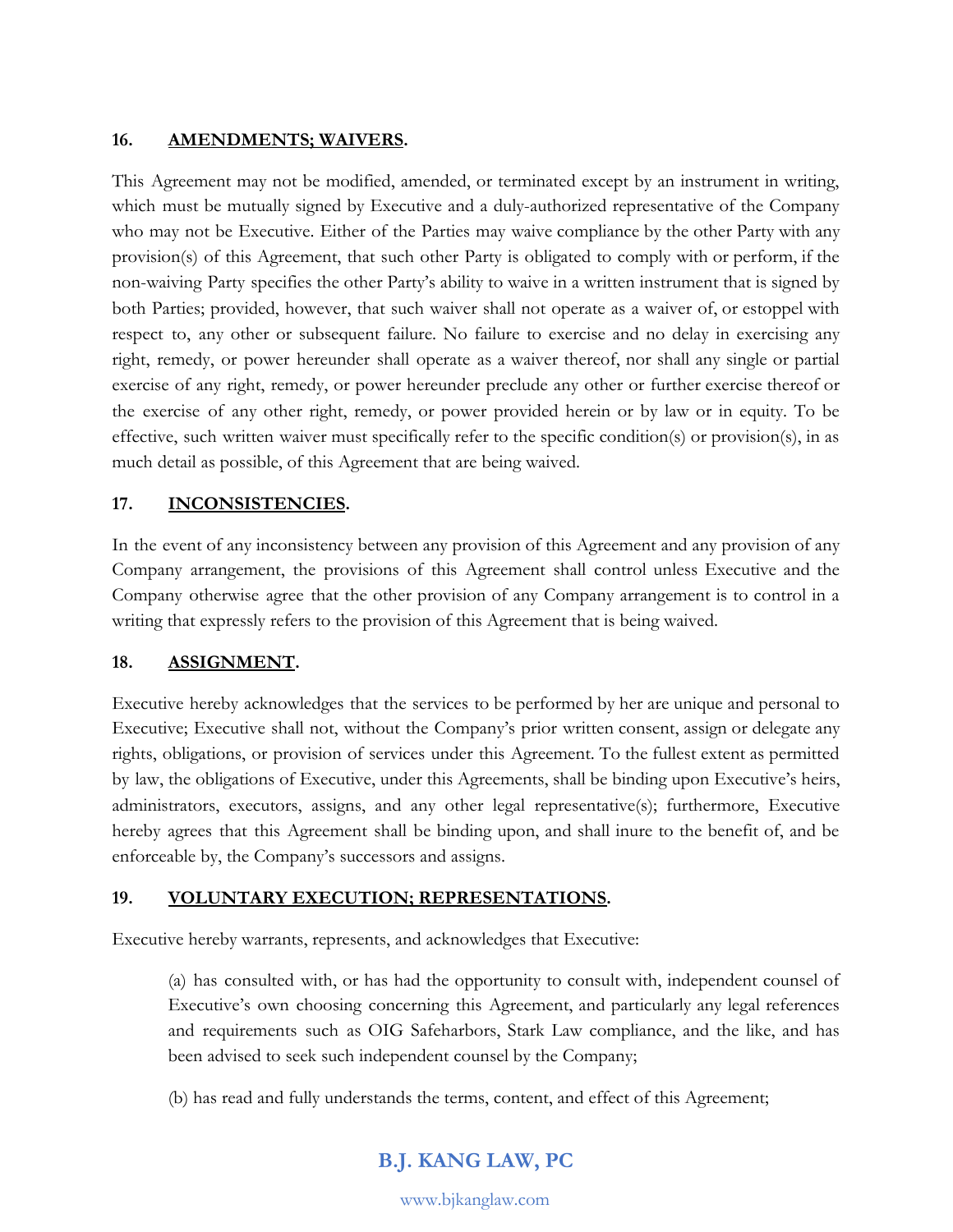(c) is competent and of sound mind to execute this Agreement; and

(d) is fully aware of the legal effect of this Agreement and has entered into it freely based on Executive's own judgment and without duress.

## **20. HEADINGS.**

The headings of the Sections and/or Articles, and subsections and/or subarticles, contained in this Agreement are for convenience only and shall not be deemed to control or affect the meaning or construction of any provision of this Agreement.

## **21. CONSTRUCTION.**

The language used in this Agreement shall be deemed to be the language chosen by the Parties to express their mutual intent; no rule of strict construction shall be applied against any Party.

## **22. BENEFICIARIES/REFERENCES.**

Executive shall be entitled, to the extent permitted under applicable law, to select and change a beneficiary or beneficiaries to receive any compensation or benefit hereunder following Executive's death by giving written notice thereof. In the event of Executive's death or a judicial determination of her incompetence, references in this Agreement to Executive shall be deemed, where appropriate, to refer to her beneficiary, estate, or other legal representative.

## **23. SURVIVORSHIP.**

Except as otherwise set forth in this Agreement, the respective rights and obligations of the Parties shall survive any termination of Executive's employment and the Term.

## **24. SEVERABILITY.**

It is the desire and intent of the Parties that the provisions of this Agreement be enforced to the fullest extent permissible under the laws and public policies of the State of California. Accordingly, if any particular provision of this Agreement shall be adjudicated by a court of competent jurisdiction or arbitrator to be invalid, prohibited, or unenforceable for any reason, such provision, as to such jurisdiction, shall be ineffective, without invalidating the remaining provisions of this Agreement or affecting the validity or enforceability of such provision in any other jurisdiction. Notwithstanding the foregoing, if such provision could be more narrowly drawn so as not to be invalid, prohibited, or unenforceable in such jurisdiction, it shall, as to such jurisdiction, be so narrowly drawn, without invalidating the remaining provisions of this Agreement or affecting the validity or enforceability of such provision in any other jurisdiction.

## **25. RIGHT OF SET OFF.**

**B.J. KANG LAW, PC** www.bjkanglaw.com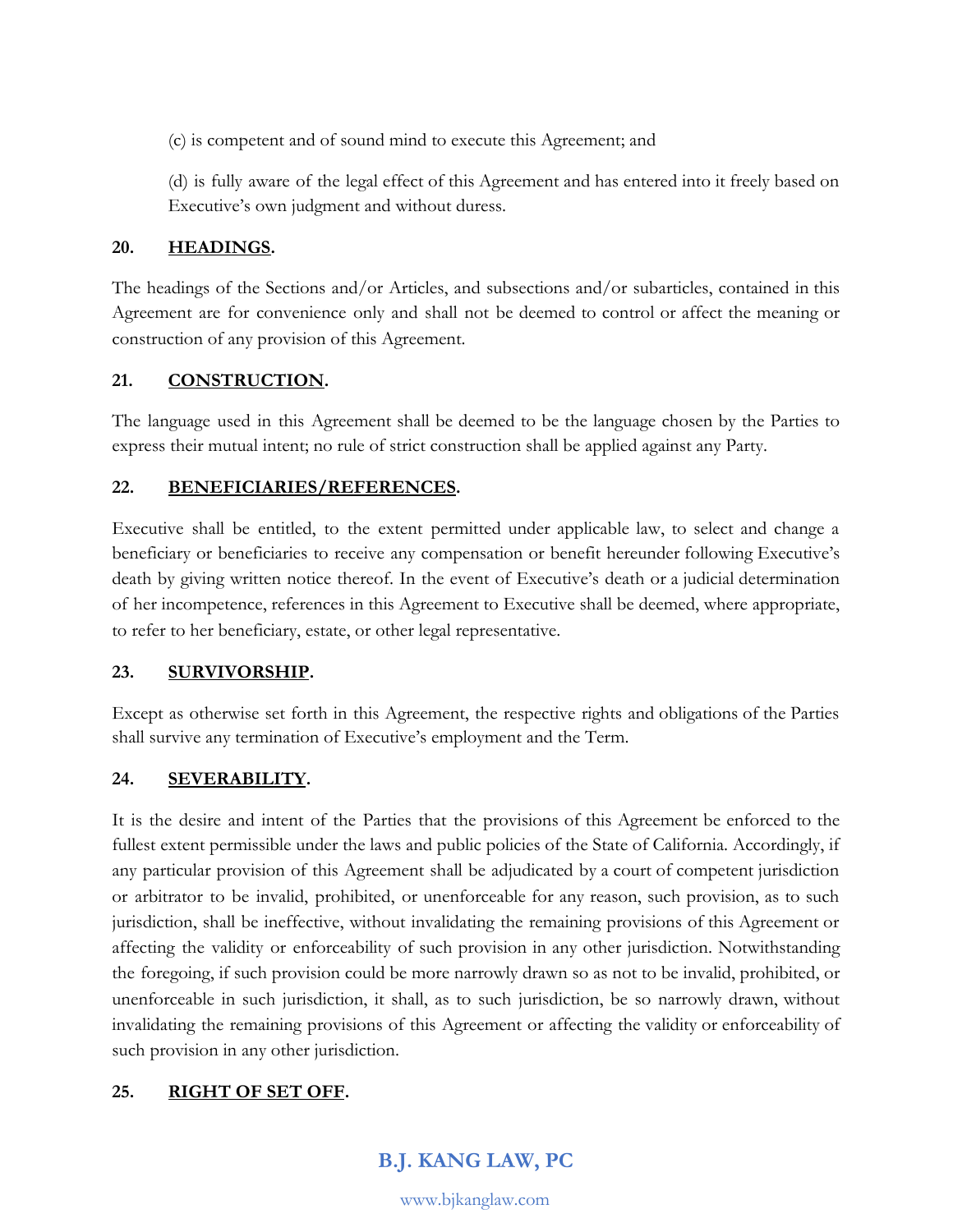In the event of a breach by Executive of a provision, or the provisions, of this Agreement, the Company is hereby authorized at any time, and from time-to-time, to the fullest extent permitted by law, and after ten (10) days prior written notice to Executive, to set off and apply any and all amounts at any time held by the Company on behalf of Executive and all indebtedness at any time owing by the Company to Executive against any and all of the obligations of Executive now, or hereafter, existing.

### **26. COUNTERPARTS.**

This Agreement may be executed in any number of counterparts, each of which shall be deemed an original, but all such counterparts shall together constitute one (1) and the same instrument. Signatures delivered by facsimile or PDF shall be effective for all purposes.

#### **27. ENTIRE AGREEMENT.**

This Agreement contains the entire agreement of the Parties and supersedes all prior or contemporaneous negotiations, correspondence, understandings and agreements between the parties, regarding the subject matter of this Agreement. This Agreement supersedes, and Executive is released from, any previous agreement Executive may have entered into with MS.

## *[REMAINDER INTENTIONALLY LEFT BLANK; SIGNATURE PAGE TO FOLLOW]*

**IN WITNESS WHEREOF**, the Parties hereto, intending to be legally bound hereby, have each caused to be affixed hereto its or his/her hand on the Effective Date indicated above.

| $\sqrt{\text{COMPANY NAME}}$                                                                       | [EXECUTIVE NAME] |
|----------------------------------------------------------------------------------------------------|------------------|
| /s <sub>l</sub>                                                                                    | 's/              |
|                                                                                                    |                  |
| Date:<br>the control of the control of the control of the control of the control of the control of |                  |

# **B.J. KANG LAW, PC**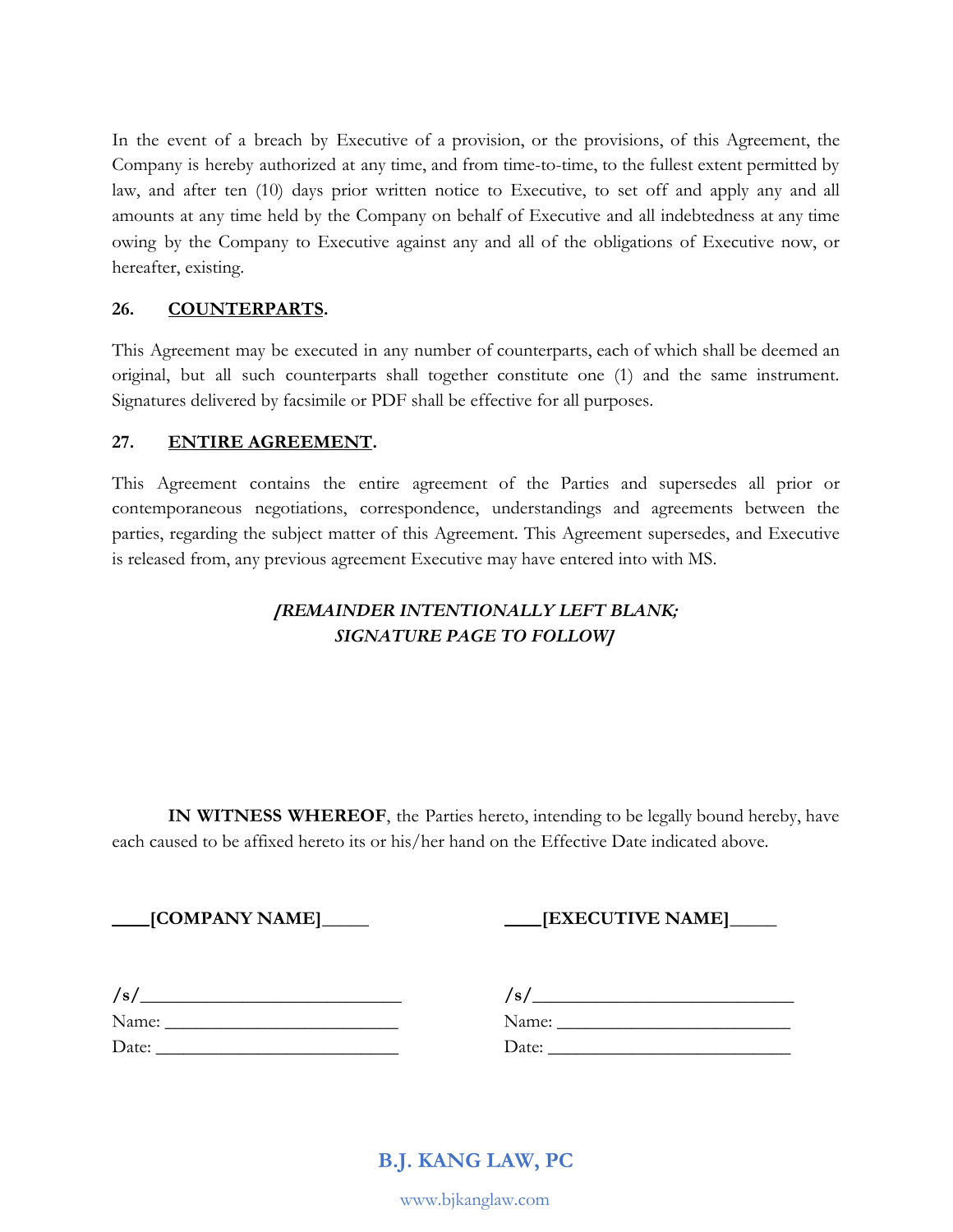# *[REMAINDER INTENTIONALLY LEFT BLANK]*

**B.J. KANG LAW, PC**